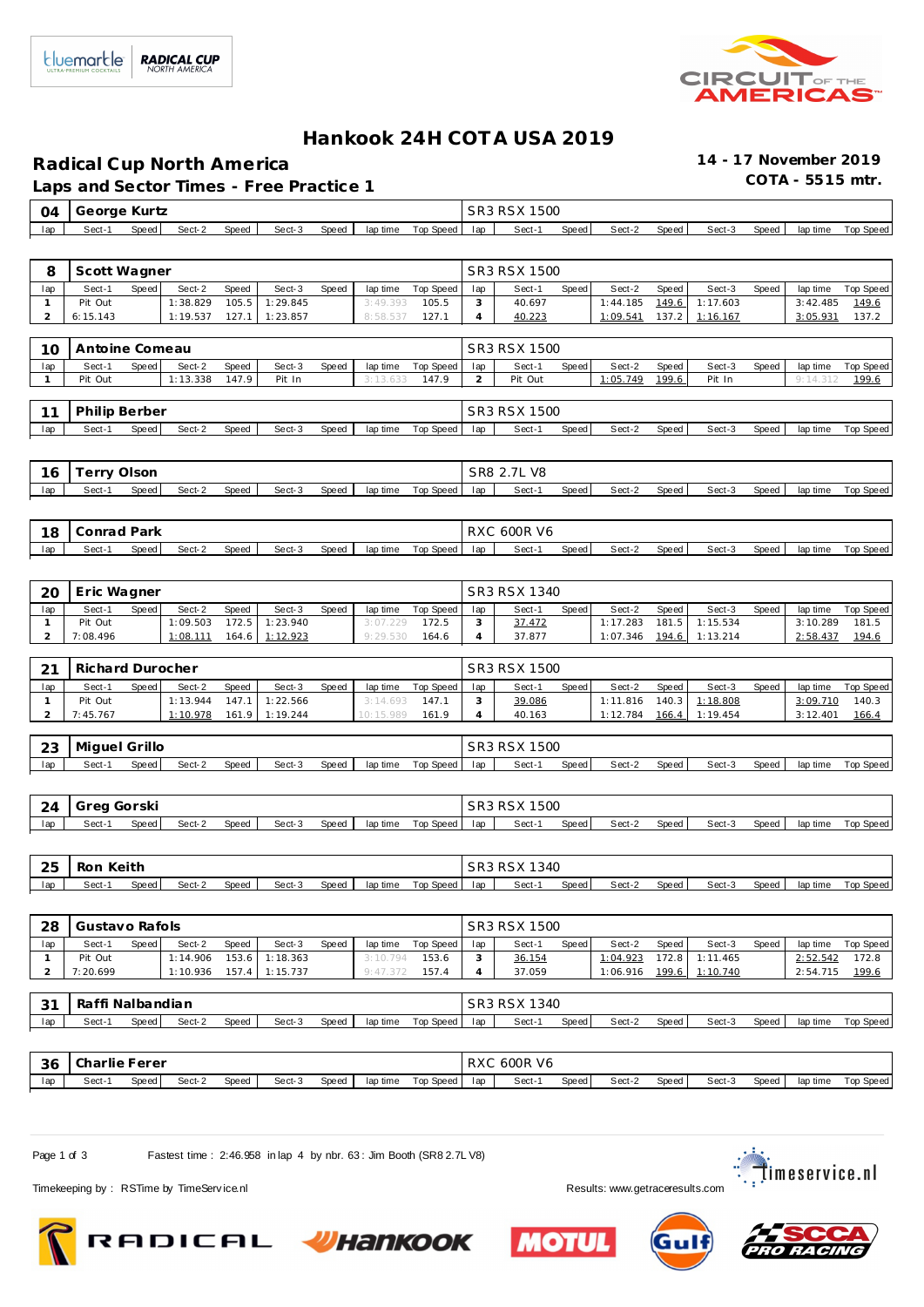

## **Hankook 24H COT A USA 2019**

**Radical Cup North America 14 - 17 November 2019**

Laps and Sector Times - Free Practice 1

| $-39$ 1 | Brandon | ⊢Dav is |        |       |        |       |          |           |     | SR3 RS 1340 |       |        |       |        |       |          |           |
|---------|---------|---------|--------|-------|--------|-------|----------|-----------|-----|-------------|-------|--------|-------|--------|-------|----------|-----------|
| lap     | Sect-1  | Speed I | Sect-2 | Speed | Sect-3 | Speed | lap time | Top Speed | lap | Sect-1      | Speed | Sect-2 | Speed | Sect-3 | Speed | lap time | Top Speed |

| 48  | Jordan Missig   |       |          |       |                  |              |          |           |     | SR3 RSX 1500 |              |          |         |          |       |          |           |
|-----|-----------------|-------|----------|-------|------------------|--------------|----------|-----------|-----|--------------|--------------|----------|---------|----------|-------|----------|-----------|
| lap | Sect-1          | Speed | Sect-2   | Speed | Sect-3           | <b>Speed</b> | lap time | Top Speed | lap | Sect-1       | <b>Speed</b> | Sect-2   | Speed   | Sect-3   | Speed | lap time | Top Speed |
|     | Pit Out         |       | 1:09.846 | 161.2 | 1:12.338         |              | 2:58.162 | 161.2     |     | 35.635       |              | 1:06.110 | 173.9   | 1:20.680 |       | 3:02.425 | 173.9     |
|     | 5:54.449        |       | 1:07.964 |       | $165.1$ 1:10.613 |              | 8:13.026 | 165.1     |     | 34.937       |              | 1:04.383 | 165.1 l | 1:08.803 |       | 2:48.123 | 165.1     |
|     |                 |       |          |       |                  |              |          |           |     |              |              |          |         |          |       |          |           |
| 53  | Riley Dickinson |       |          |       |                  |              |          |           |     | SR8 2.7L V8  |              |          |         |          |       |          |           |
| lap | Sect-1          | Speed | Sect-2   | Speed | Sect-3           | <b>Speed</b> | lap time | Top Speed | lan | Sect-1       | Speed        | Sect-2   | Speed   | Sect-3   | Speed | lap time | Top Speed |

|     | Mike Anzaldi |       |          |              |                |       |          |           |     | SR3 RSX 1340 |       |          |       |                |       |          |           |
|-----|--------------|-------|----------|--------------|----------------|-------|----------|-----------|-----|--------------|-------|----------|-------|----------------|-------|----------|-----------|
| lap | Sect-1       | Speed | Sect-2   | <b>Speed</b> | Sect-3         | Speed | lap time | Top Speed | lap | Sect-1       | Speed | Sect-2   | Speed | Sect-3         | Speed | lap time | Top Speed |
|     | Pit Out      |       | 1:19.458 | 138.1        | 1:33.610       |       | 3:31.173 | 138.1     |     | 39.741       |       | 1:13.445 |       | 171.7 1:32.986 |       | 3:26.172 | 171.      |
|     | 7:11.524     |       | 1:12.226 |              | 142.5 1:17.525 |       | 9:41.275 | 142.5     |     | 39.072       |       | 1:10.820 | 158.1 | 1:17.362       |       | 3:07.254 | 158.      |

| 63  | Jim Booth |       |          |              |                |       |          |             |     | SR8 2.7L V8 |       |          |       |          |       |          |           |
|-----|-----------|-------|----------|--------------|----------------|-------|----------|-------------|-----|-------------|-------|----------|-------|----------|-------|----------|-----------|
| lap | Sect-1    | Speed | Sect-2   | <b>Speed</b> | Sect-3         | Speed | lap time | Top Speed I | lap | Sect-1      | Speed | Sect-2   | Speed | Sect-3   | Speed | lap time | Top Speed |
|     | Pit Out   |       | 1:09.403 | 157.9        | 1:16.862       |       | 2:58.848 | 157.9       |     | 34.959      |       | 1:03.088 | 172.2 | 1:08.911 |       | 2:46.958 | 172.2     |
|     | 7:25.758  |       | 1:04.924 |              | 175.9 1:10.860 |       | 9:41.542 | 175.9       |     | 33.493      |       | 1:07.371 | 127.2 | 1:09.866 |       | 2:50.730 | 127.2     |
|     | 35.104    |       | 1:03.259 | 184.6        | 1:10.970       |       | 2:49.333 | 184.6       |     |             |       |          |       |          |       |          |           |

| 64  | Judd   | Miller |        |       |        |       |          |           | SR8 | 2.7L V8 |       |        |       |        |       |          |           |
|-----|--------|--------|--------|-------|--------|-------|----------|-----------|-----|---------|-------|--------|-------|--------|-------|----------|-----------|
| lap | Sect-1 | Speed  | Sect-2 | Speed | Sect-3 | Speed | lap time | Top Speed | lap | Sect-1  | Speed | Sect-2 | Speed | Sect-3 | Speed | lap time | Top Speed |

| -66 | Wi'<br>Lin |       |        |       |        |       |          |           | S <sub>R</sub> 8 | V8<br>$\overline{1}$ |       |        |       |        |       |          |           |
|-----|------------|-------|--------|-------|--------|-------|----------|-----------|------------------|----------------------|-------|--------|-------|--------|-------|----------|-----------|
| lap | Sect-'     | Speed | Sect-2 | Speed | Sect-3 | Speed | lap time | Top Speed | lap              | Sect-                | Speed | Sect-2 | Speed | Sect-3 | Speed | lap time | Top Speed |

| $\overline{\phantom{a}}$<br>- 2 | Kevin Poitras |       |        |       |        |       |          |           |     | SR3 RSX 1340 |       |        |       |        |       |          |           |
|---------------------------------|---------------|-------|--------|-------|--------|-------|----------|-----------|-----|--------------|-------|--------|-------|--------|-------|----------|-----------|
| lap                             | Sect-1        | Speed | Sect-2 | Speed | Sect-3 | Speed | lap time | Top Speed | lap | Sect-        | Speed | Sect-2 | Speed | Sect-3 | Speed | lap time | Top Speed |

| $\overline{\phantom{a}}$ | Dan Schildgen |       |        |       |        |       |          |           |     | <b>RSX 1500</b> |       |        |       |        |       |          |           |
|--------------------------|---------------|-------|--------|-------|--------|-------|----------|-----------|-----|-----------------|-------|--------|-------|--------|-------|----------|-----------|
| lap                      | Sect-         | Speed | Sect-2 | Speed | Sect-3 | Speed | lap time | Top Speed | lap | Sect-1          | Speed | Sect-2 | Speed | Sect-3 | Speed | lap time | Top Speed |

| 85  | Bob Greczyn |       |          |       |          |       |          |           |     | SR3 RSX 1340 |       |          |       |                |       |          |           |
|-----|-------------|-------|----------|-------|----------|-------|----------|-----------|-----|--------------|-------|----------|-------|----------------|-------|----------|-----------|
| lap | Sect-1      | Speed | Sect-2   | Speed | Sect-3   | Speed | lap time | Top Speed | lap | Sect-1       | Speed | Sect-2   | Speed | Sect-3         | Speed | lap time | Top Speed |
|     | Pit Out     |       | 1:28.737 | 105.6 | 1:36.885 |       | 3:49.841 | 105.6     |     | 45.650       |       | 1:17.189 |       | 130.0 1:23.399 |       | 3:26.238 | 130.0     |
|     | 7:05.213    |       | 1:21.029 | 123.9 | 1:23.463 |       | 9:49.705 | 123.9     |     | 43.840       |       | 1:15.596 | 141.9 | 1:21.837       |       | 3:21.273 | 141.9     |

| 88  | Alan Metni |       |          |       |                  |       |          |             |     | SR3 RSX 1500 |         |          |       |                |       |          |           |
|-----|------------|-------|----------|-------|------------------|-------|----------|-------------|-----|--------------|---------|----------|-------|----------------|-------|----------|-----------|
| lap | Sect-1     | Speed | Sect-2   | Speed | Sect-3           | Speed | lap time | Top Speed I | lap | Sect-1       | Speed I | Sect-2   | Speed | Sect-3         | Speed | lap time | Top Speed |
|     | Pit Out    |       | 1:12.699 |       | 170.6 1:17.983   |       | 3:07.197 | 170.6       |     | 36.703       |         | 1:07.750 |       | 177.3 1:14.603 |       | 2:59.056 | 177.3     |
|     | 6:13.628   |       | 1:10.724 |       | $166.9$ 1:17.894 |       | 8:42.246 | 166.9       |     | 37.598       |         | 2:02.390 |       | 186.9 1:21.001 |       | 4:00.989 | 186.9     |

| 98  | TBA    |       |        |       |        |              |          |           |     | SR8 2.7L V8 |       |        |         |        |       |          |           |  |  |  |
|-----|--------|-------|--------|-------|--------|--------------|----------|-----------|-----|-------------|-------|--------|---------|--------|-------|----------|-----------|--|--|--|
| lap | Sect-1 | Speed | Sect-2 | Speed | Sect-3 | <b>Speed</b> | lap time | Top Speed | lap | Sect-1      | Speed | Sect-2 | Speed i | Sect-3 | Speed | lap time | Top Speed |  |  |  |
|     |        |       |        |       |        |              |          |           |     |             |       |        |         |        |       |          |           |  |  |  |

| QQ  | John Rante |       |        |       |        |       |          |           | <b>RSX 1340</b><br>SR <sub>3</sub> |       |       |        |       |        |       |          |           |  |
|-----|------------|-------|--------|-------|--------|-------|----------|-----------|------------------------------------|-------|-------|--------|-------|--------|-------|----------|-----------|--|
| lap | Sect-      | Speed | Sect-2 | Speed | Sect-3 | Speed | lap time | Top Speed | lap                                | Sect- | Speed | Sect-2 | Speed | Sect-3 | Speed | lap time | Top Speed |  |

Page 2 of 3 Fastest time : 2:46.958 in lap 4 by nbr. 63 : Jim Booth (SR8 2.7L V8)







Timekeeping by : RSTime by TimeServ ice.nl **Results:** WWW.getraceresults.com